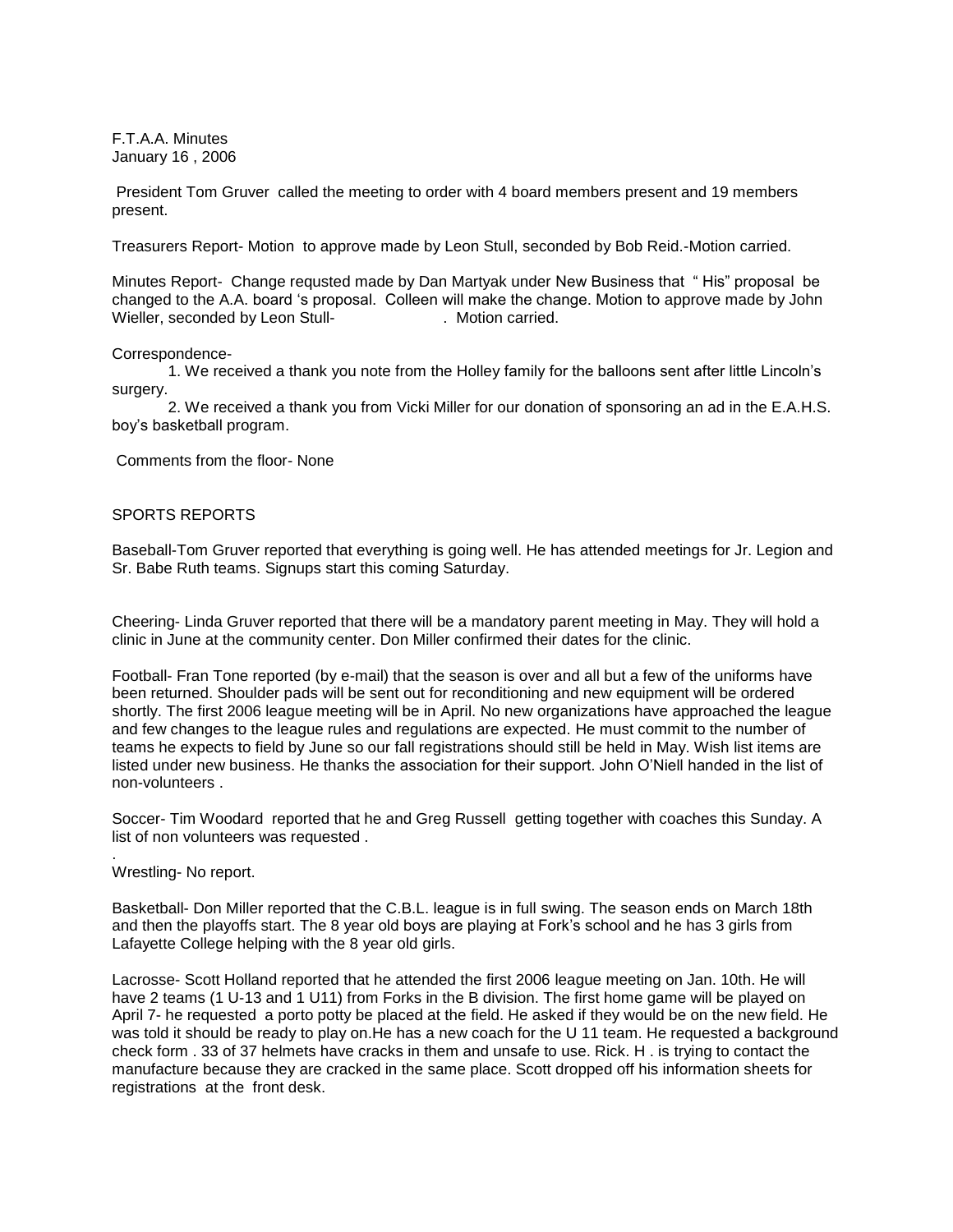Softball- Leon Stull reported that he attended the first 2006 league meeting last week. Games will start on April 21st. Sept. 1st is now the age cut off date for the league. The league will be using a new type of ball this season. These will have to be ordered .

## COMMITTEE REPORTS

Dance- Wayne Hultgren reported that Fri. night is the wrestling dance. He will be unable to attend but Debbi will be there.

## Snack Bar-No report

Registrations- Jerry Stefanelli reported that he is still waiting for checks from people for the winter sports signups. For spring signups, money will be paid to the desk monitor. People will be given a reciept (if they owe more , they will be contacted by the A.A.) and a list of payments will be made up for the athletic association. The money will be bundled every day.

Scholarship- Colleen Ziegenhorn reported that the forms are now at Easton Area High School , Notre Dame High School and at the front desk in the community center. She sent a copy of the form to Ed so that he can try to post it on the website. She received 5 of the 6 scholarships winners from 2005 college grades. Jerry will cut a check and send it to them.

## Background Checks- No report

Rec Board- Alex Banas reported that the rec board feels the fees for non residents are too high. Butch Scerbo made a motion to change them to:

> \$20 rec board fee (stays the same) \$30 per sport fee (was \$40) \$30 family activity fee ( Was \$60)

Nancy Bonfanti seconded it . A show of hands was in favor. Motion carried. These are now the new non resident fees. Lincoln Holley requested a list of non residents be sent to the rec board. He also requested that the "wish list" ( under new business) be sent to the rec board so that they can present it to the supervisors to get their O.K.

 The rec board may change their meeting date to the 4th Sunday of the month. They would like more input and communication from members of the F.T.A.A.

 Cheering commissioners, Dana Guffy and Linda Gruver attended last night's meeting to request , from their rec board budget, a permanent "tear away " sign to be used at all of the football games for the players to run through. Permission was granted.

### Old Business

 1. Wayne knows who is responsible for the missing snack bar money, but he can not prove it. He does not have a problem following the new rules ( under new business in Nov. minutes) . The only change would be that if you use cash, you MUST have a reciept. John Weiller suggested that the A.A. obtain a Sam,'s Club (most of the cash purchases are made there) credit card. Sam's would then send an itemized bill to the A.A. every month. Butch Scerbo made a motion in favor of this. Steve semanek seconded it, all were in favor. Motion

### passed.

 2. Rick Hartranft (township equiptment manager) reported that he still has outstanding uniforms in all sports. At the Nov. meeting, Kathy Kickline said that it will be his responsibility to itemize the items and send a letter to the people with outstanding uniforms. Rick said that when Kemie did this in the past, it was a waste of time because nothing happened. Dan checked into getting postcards. It would cost \$13 for 200 postcard. The A.A. will purchase them and provide the stamps and Rick will send a bill to anyone with an outstanding uniform now and in the future.